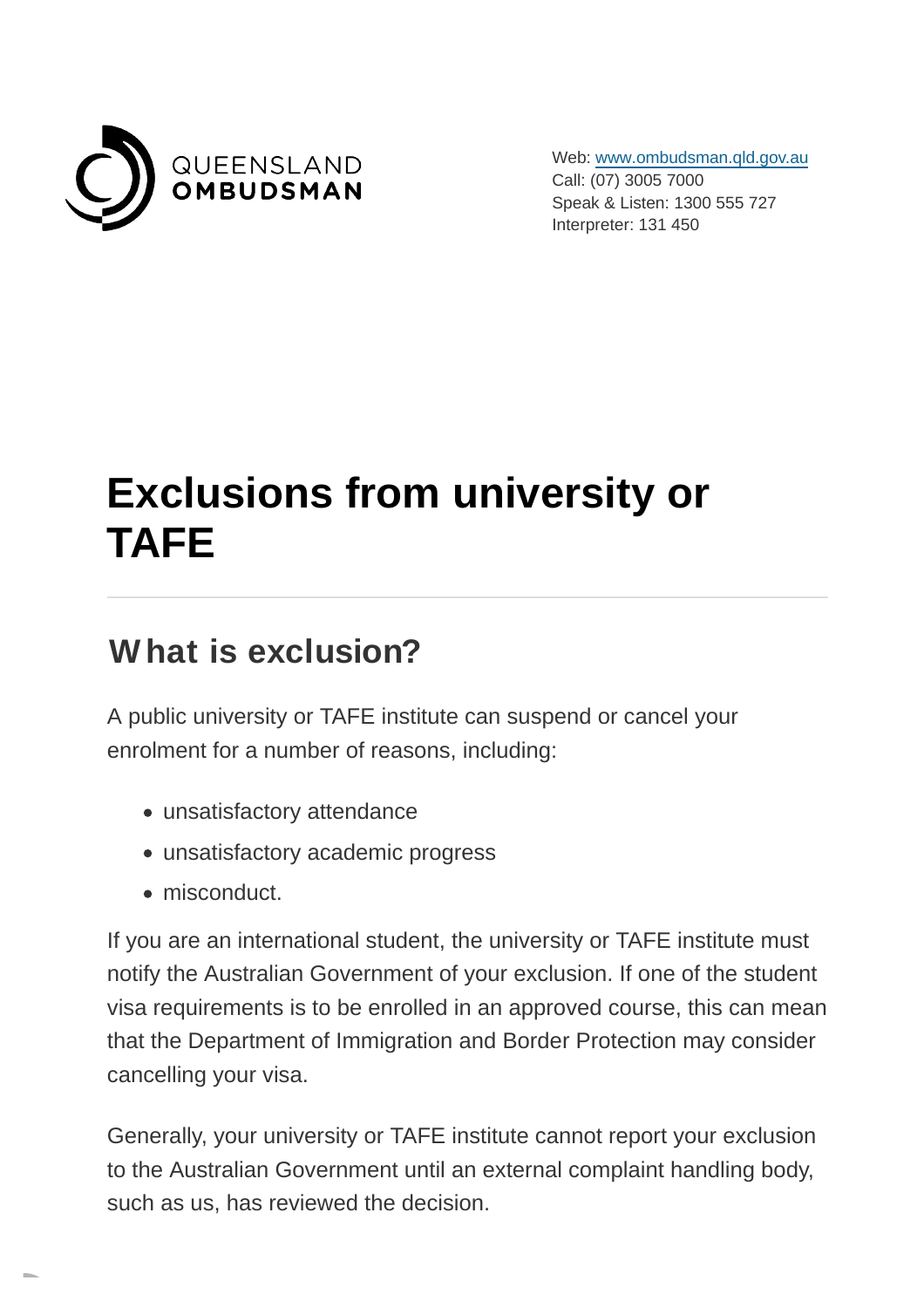### **Appealing an exclusion decision**

If you believe the decision to exclude you is wrong or unfair, you can lodge an appeal and ask your university or TAFE institute to reconsider the decision.

An appeals policy for dealing with exclusions is available on the university or TAFE institute's website. The policy sets out what decisions may be appealed, what evidence and information is required, and the timeframes for lodging an appeal.

It is a good idea to check the appeals policy to find out what information is required, or what questions you have to answer when submitting your appeal.

The appeal may be considered by a board, panel or an individual. You should check the appeals policy to find out if you can ask to address the decision-makers in person.

Your university or TAFE institute will send you a letter or email explaining what decision was made. This will explain what your next option may be, which could be to contact us.

Your university or TAFE institute can tell you whether there is a timeframe to lodge an external appeal before it informs the Australian Government you are no longer a student. You should make every effort to meet this deadline, but you can [make your complaint to us](https://www.ombudsman.qld.gov.au/how-to-complain/make-a-complaint/make-a-complaint) at any time.

#### **What we can do**

We can conduct a review of how your university or TAFE institute handled your appeal.

You should first follow your university or TAFE institute's appeals process. Then your complaint can be assessed to see if there is evidence that your university or TAFE institute has made errors, failed to follow policy,